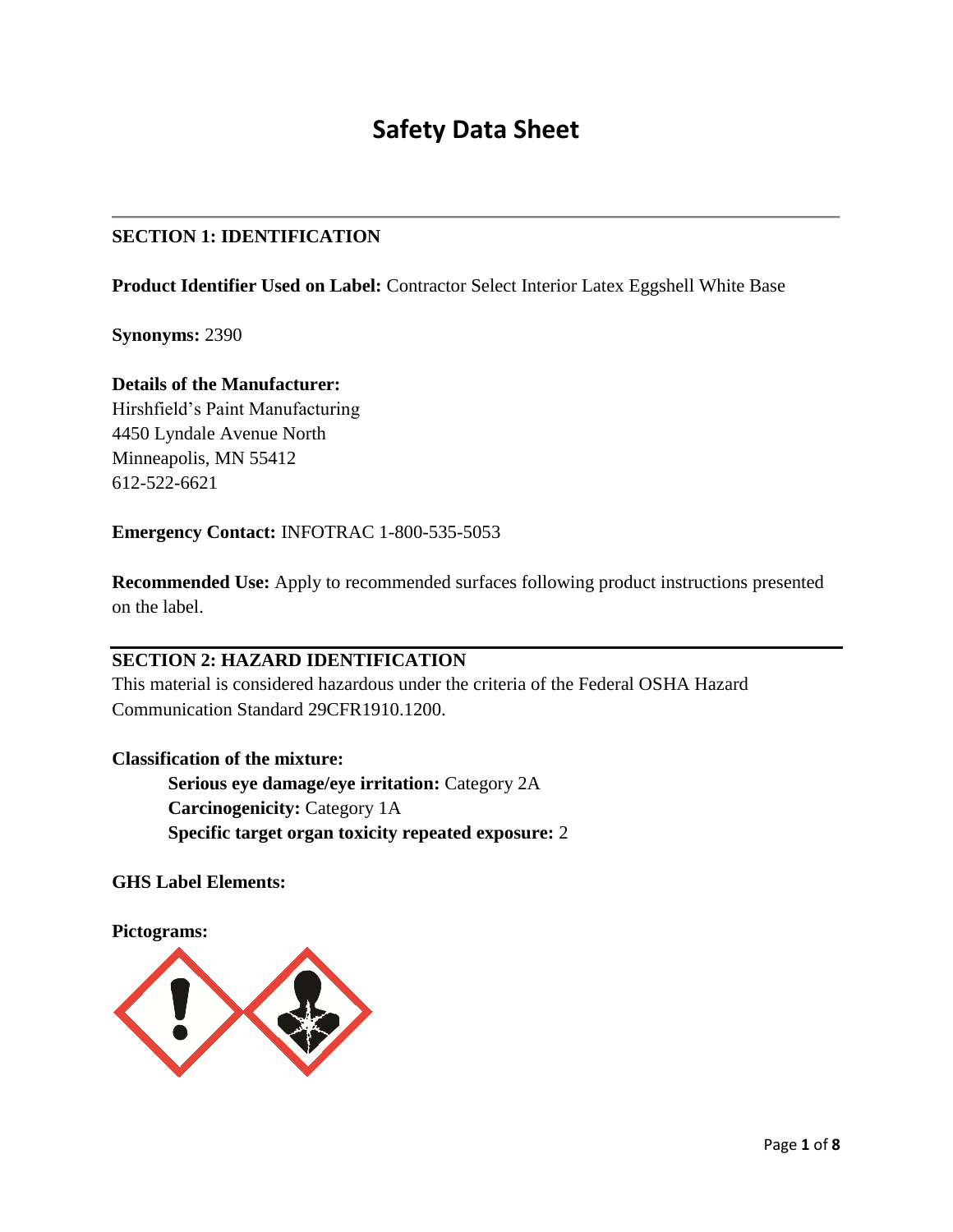## **Signal word:** Danger

#### **Hazard statements**:

Causes serious eye irritation. May cause cancer. May cause damage to lungs through prolonged or repeated exposure.

#### **Precautionary statements**:

## **Prevention:**

Wash hands thoroughly after handling. Wear eye protection/face protection. Obtain special instructions before use. Do not handle until all safety precautions have been read and understood. Wear protective gloves/protective clothing/eye protection/face protection. Do not breathe mist/spray.

#### **Response:**

IF IN EYES: Rinse cautiously with water for several minutes. Remove contact lenses, if present and easy to do. If eye irritation persists: Get medical advice. If exposed or concerned: Get medical advice. Get medical advice/attention if you feel unwell.

#### **Storage:**

Store locked up.

#### **Disposal:**

Dispose of contents/container in accordance with local/regional/national/international regulations.

Percentage of mixture consisting of ingredient(s) of unknown acute toxicity: 1.8%

## **SECTION 3: COMPOSITION/INFORMATION ON INGREDIENTS**

| Chemical Name & Synonym                          | <b>CAS Number</b> | Content (W/W) |
|--------------------------------------------------|-------------------|---------------|
| Titanium dioxide                                 | 13463-67-7        | 18.3%         |
| Kaolin, calcined                                 | 92704-41-1        | 4.6%          |
| Nepheline syenite                                | 37244-96-6        | 2.3%          |
| Calcium carbonate, ground limestone              | 1317-6-3          | 1.2%          |
| All other ingredients below their cut-off limits |                   |               |

## **SECTION 4: FIRST-AID MEASURES**

#### **Description of first-aid measures**

**If inhaled:** move person to fresh air.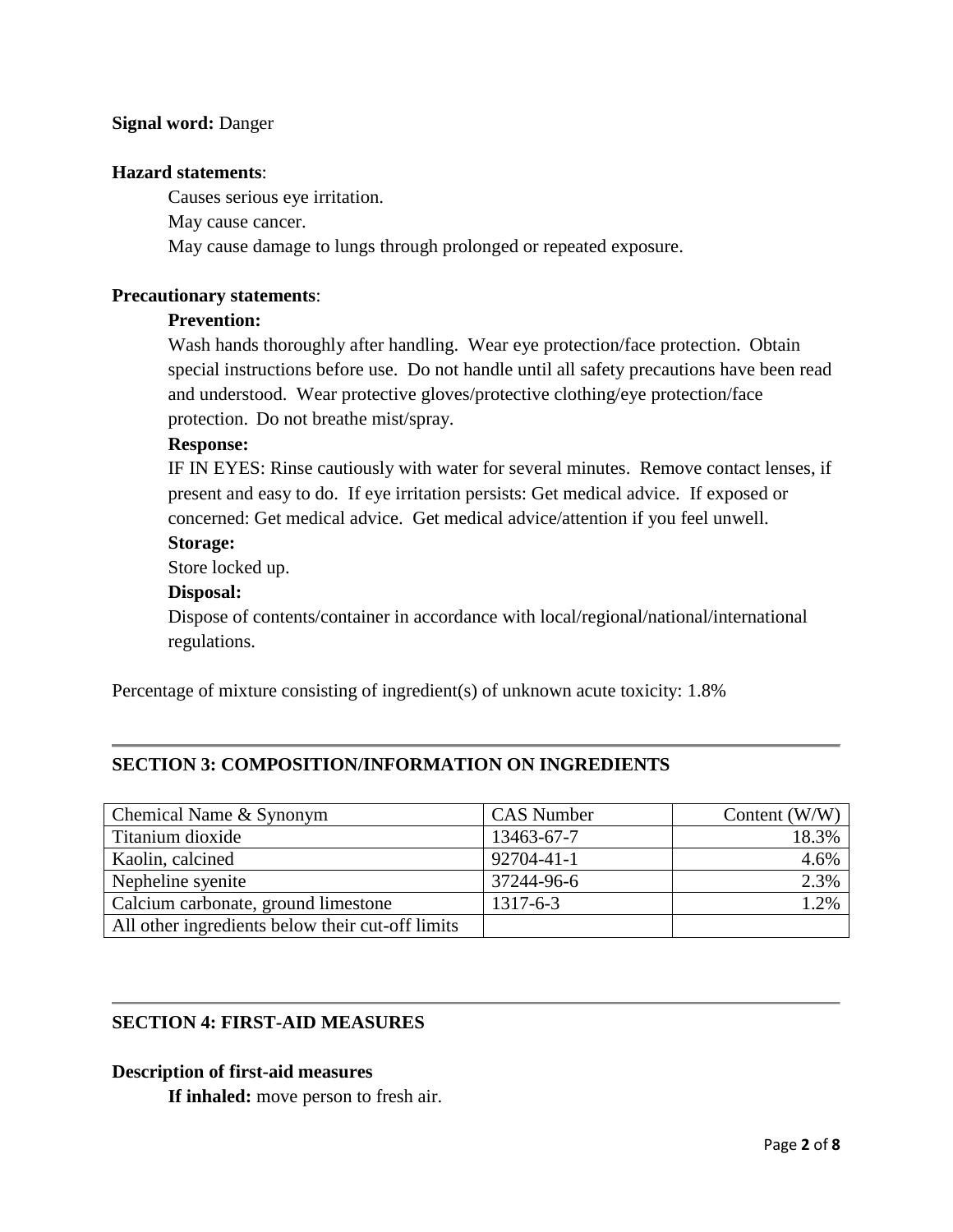**If on skin:** wash with soap and plenty of water.

**If in eyes:** Rinse cautiously with water for several minutes. Remove contact lenses, if present and easy to do. Continue rinsing. If eye irritation persists: Get medical advice/attention.

**If ingested:** Rinse mouth. Seek medical attention.

**Most important symptoms/effects, both acute and delayed:** eye irritation. Additional important symptoms and effects are described in Section 11: Toxicology Information.

**Indication of immediate medical attention and special treatment needed when necessary: Notes to physician:** no further relevant information available.

## **SECTION 5: FIRE-FIGHTING MEASURES**

**Extinguishing Media:** Water spray jet, extinguishing powder, CO<sub>2</sub>, foam.

## **Specific hazards arising from the mixture:**

**Hazardous combustion products:** Carbon monoxide, carbon dioxide, nitrogen oxides  $(NO<sub>x</sub>)$ , sulphur dioxide  $(SO<sub>2</sub>)$ .

## **Special protective actions for fire-fighters**

**Protective equipment:** Wear protective clothing and self-contained respiratory protective device (SCBA).

## **SECTION 6: ACCIDENTAL RELEASE MEASURES**

**Personal precautions, protective equipment, and emergency procedures:** Wear protective clothing including safety glasses/eye shields. Keep unprotected people away.

**Environmental precautions:** Contain all spills.Keep out of sewer, streams, lakes, and other groundwaters.

**Methods and material for containment and cleaning up:** Contain all spills. Solidify with absorbent materials such as diatomaceous earth, clay, or vermiculite. Collect into suitable containers and dispose of properly. See Section 13: Disposal considerations.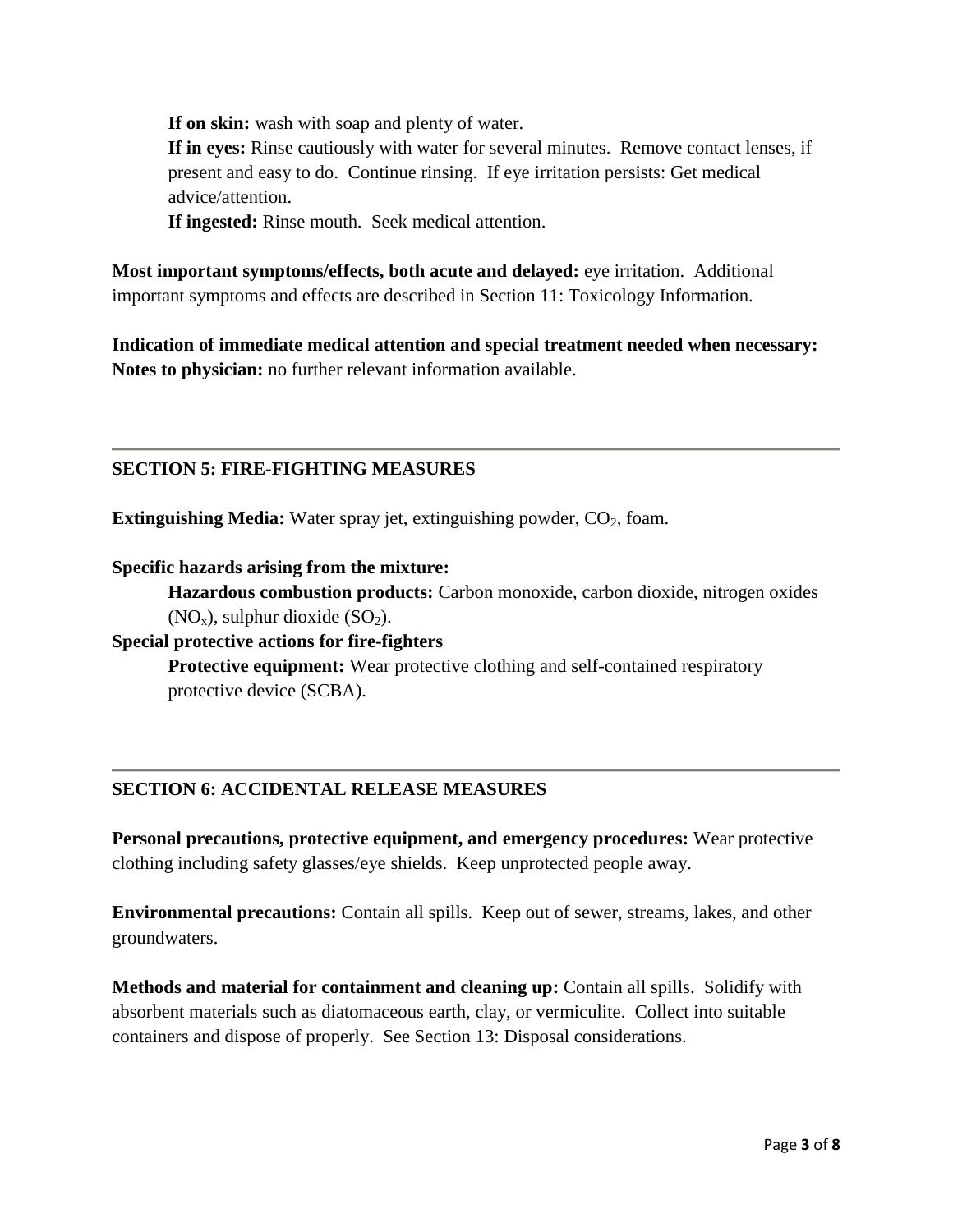## **SECTION 7: HANDLING AND STORAGE**

**Precautions for safe handling:** Use appropriate personal protective equipment. See Section 8: Exposure controls/personal protection. If contacted on skin, wash affected area. See Section 2 for prevention and response measures.

**Conditions for safe storage:** Keep container tightly closed when not in use. Keep from freezing. Store upright in original container protected from sunlight. Store locked up.

## **SECTION 8: EXPOSURE CONTROLS/PERSONAL PROTECTION**

**Control parameters:** Exposure limit data for the product is not available. **Control parameters for components:**

| <b>Component</b>           | CAS#       | <b>Type</b> | <b>Value</b>      | <b>Regulation</b>        |
|----------------------------|------------|-------------|-------------------|--------------------------|
| Titanium dioxide           | 13463-67-7 | PEL         | $15 \text{ mg/m}$ | <b>OSHA Table Z-1</b>    |
| Titanium dioxide           | 13463-67-7 | <b>TWA</b>  | $10 \text{ mg/m}$ | <b>ACGIH</b>             |
| Nepheline syenite          | 37244-96-5 | <b>PEL</b>  | $5 \text{ mg/m}$  | OSHA Resp. 8 hour        |
|                            |            |             |                   | <b>TWA</b>               |
| Nepheline syenite          | 37244-96-5 | <b>PEL</b>  | $15 \text{ mg/m}$ | OSHA Resp. total dust    |
|                            |            |             |                   | <b>TWA</b>               |
| Kaolin, calcined           | 92704-41-1 | PEL         | $15 \text{ mg/m}$ | <b>OSHA Table Z-1</b>    |
| Kaolin, calcined           | 92704-41-1 | <b>TWA</b>  | $10 \text{ mg/m}$ | <b>ACGIH</b>             |
| Ground limestone           | 1317-65-3  | <b>PEL</b>  | $5 \text{ mg/m}$  | OSHA Resp. 8 hour        |
|                            |            |             |                   | <b>TWA</b>               |
| Ground limestone           | 1317-65-3  | <b>PEL</b>  | $15 \text{ mg/m}$ | <b>OSHA</b> Total 8 hour |
|                            |            |             |                   | <b>TWA</b>               |
| Ground limestone           | 1317-65-3  | <b>TLV</b>  | $2 \text{ mg/m}$  | <b>ACGIH Resp.</b>       |
| Crystalline Silica, Quartz | 14808-60-7 | <b>PEL</b>  | $0.1$ mg/m $3$    | OSHA Resp. 8 hour        |
|                            |            |             |                   | <b>TWA</b>               |

**Appropriate engineering controls:** Use local exhaust ventilation when product is used in a confined area to keep worker exposure below regulatory limits.

## **Individual protection measures:**

**Eye/face protection:** Wear safety glasses with side shields.

**Skin protection:** When prolonged or frequent repeated contact could occur, use protective clothing chemically resistant to this material.

**Hand protection:** Use gloves chemically resistant to the product when prolonged or frequent repeated contact could occur. Examples of preferred glove materials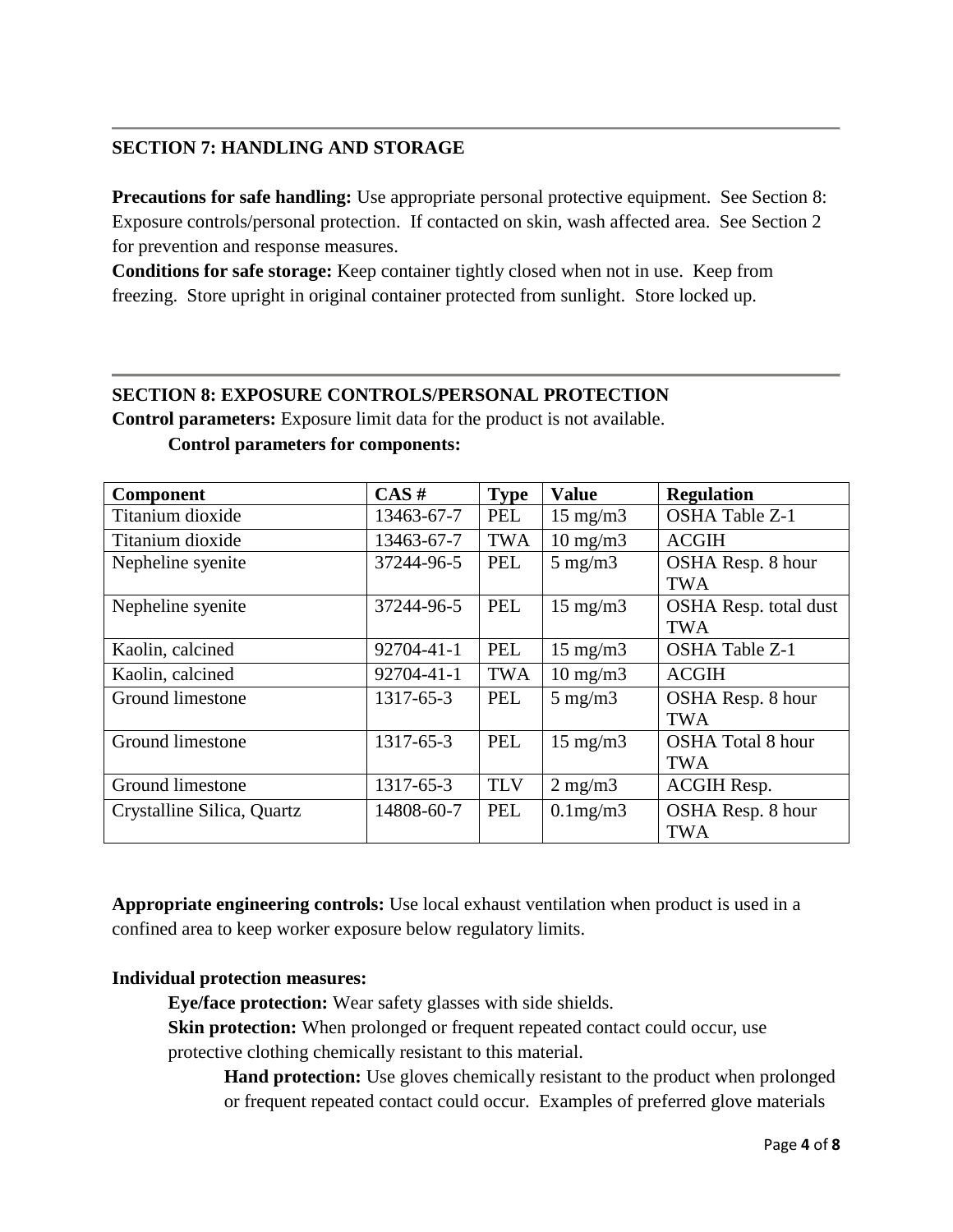include: natural rubber ("latex"), neoprene, nitrile/butadiene rubber ("nitrile" or "NBR"), polyethylene, polyvinyl chloride ("PVC" or "vinyl"). The selection of a specific glove should also take into account other work to be performed with the glove, potential body reactions to glove material, and specifications/instructions by the glove manufacturer.

**Respiratory protection:** If local exhaust or other engineering controls are not used, use a properly fitted NIOSH approved mask.

## **SECTION 9: PHYSICAL AND CHEMICAL PROPERTIES**

| Appearance                                   | White liqui     |
|----------------------------------------------|-----------------|
| Upper/lower flammability or explosive limits | no data ava     |
| Odor                                         | Slight latex    |
| Odor threshold                               | no data ava     |
| pH                                           | 8.5             |
| Melting point/freezing point                 | $0 °C$ (32 $°F$ |
| Initial boiling point and boiling range      | 100 °C (212     |
| Flash point                                  | $>93$ °C (cal   |
| Evaporation rate (butyl acetate=1)           | $<1.00$ , wate  |
| Flammability                                 | no data ava     |
| Upper/lower flammability or explosive limits | no data ava     |
| Vapor pressure                               | no data ava     |
| Vapor density                                | no data ava     |
| Relative density                             | 1.3             |
| Solubility(ies)                              | no data ava     |
| Partition coefficient: n-octanol/water       | no data ava     |
| Auto-ignition temperature                    | no data ava     |
| Decomposition temperature                    | no data ava     |
| Viscosity                                    | 105 KU          |
|                                              |                 |

ite liquid data available data available  $C(32 \text{ °F})$  water  $\rm ^{\circ}C$  (212  $\rm ^{\circ}F)$  water  $^{\circ}$ C (calculated) 00, water data available data available data available data available data available data available data available data available

## **SECTION 10: STABILITY AND REACTIVITY**

## **Reactivity**

Not reactive under recommended conditions of storage and handling.

## **Chemical stability**

Stable under normal ambient temperature and conditions while in storage and being handled.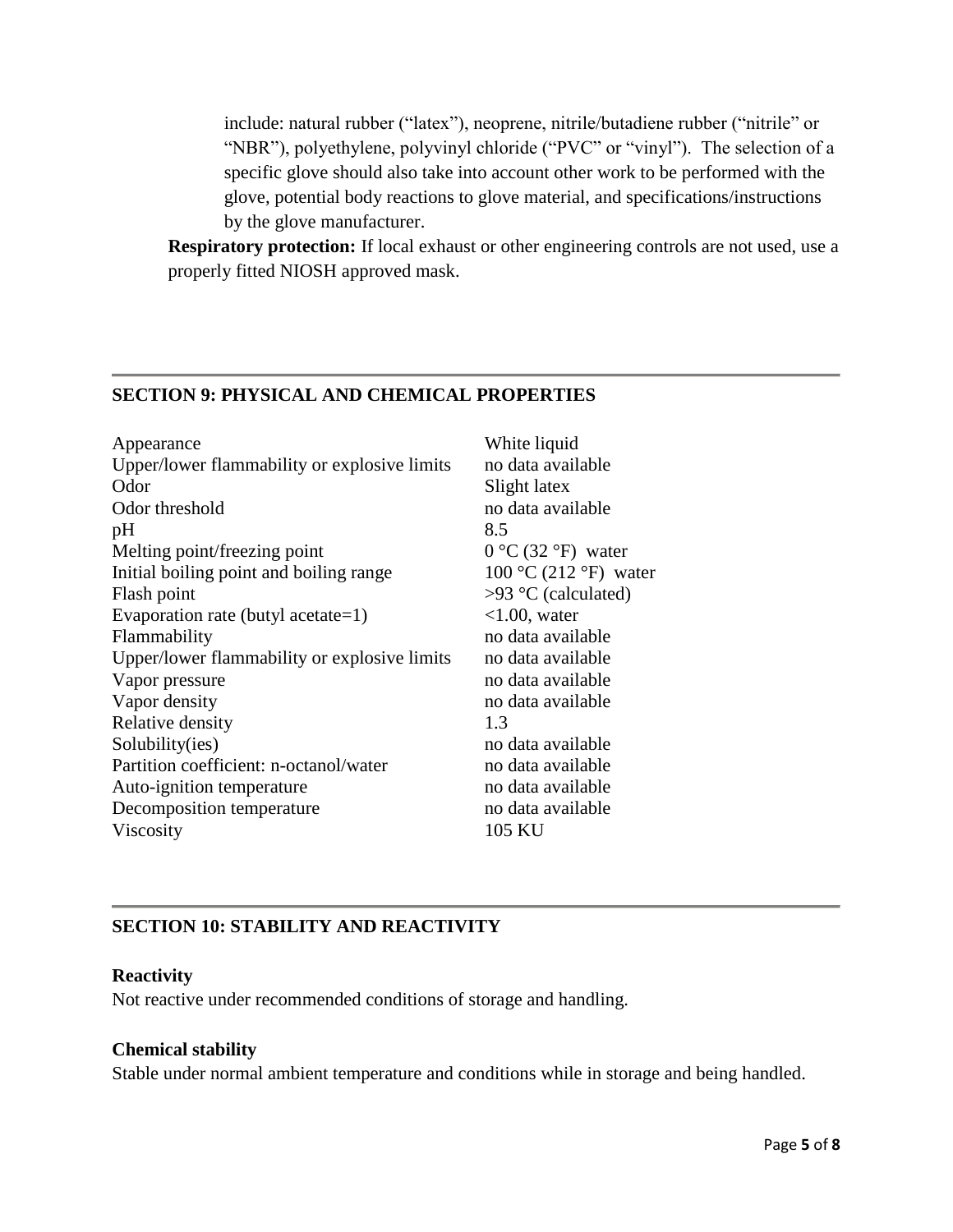**Possibility of hazardous reactions:** None known. Product will not undergo hazardous polymerization.

**Conditions to avoid:** Excessive heat which may cause the closed container to rupture.

**Incompatible materials:** There are no known materials that are incompatible with this product. **Hazardous decomposition materials:** Thermal decomposition may yield monomers, carbon monoxide, carbon dioxide, nitrogen oxides (NOx), and sulphur dioxide  $(SO<sub>2</sub>)$ .

# **SECTION 11: TOXICOLOGICAL INFORMATION**

*Toxicological information on the components of this product appears in this section when such data is available.*

**Acute toxicity:** No data available. Based on ingredients and their concentrations in the product, the product is not classified as acutely toxic.

**Skin corrosion/irritation:** No data available. Based on ingredients and their concentrations in the product, the product is not classified for skin irritation.

**Serious eye damage/irritation:** No data available. Based on ingredients and their concentrations in the product, the product is classified as Category 2A: causes serious eye irritation.

**Respiratory or skin sensitization:** No data available. Based on ingredients and their concentrations in the product, the product is not classified as a respiratory or skin sensitizer. **Germ cell mutagenicity:** No data available. Based on ingredients and their concentrations in the product, the product is not classified for germ cell mutagenicity.

**Carcinogenicity:** No data available. Based on ingredients and their concentrations in the product, the product is classified as Category 1A: May cause cancer.

**IARC:** Titanium dioxide: Group 2B: possibly carcinogenic to humans.

Crystalline silica, quartz: Group 1 Carcinogenic to humans.

**NTP:** Crystalline silica, quartz: Known to be human carcinogen.

**Reproductive toxicity:** No data available. Based on ingredients and their concentrations in the product, the product is not classified as for reproductive toxicity.

**Specific Target Organ Toxicity (STOT)-single exposure:** No data available. Based on ingredients and their concentrations in the product, the product is not classified for STOT- single exposure.

**Specific Target Organ Toxicity (STOT)-repeated exposure:** No data available. Based on ingredients and their concentrations in the product, the product is classified as Category 2: may cause damage to lungs through prolonged or repeated exposure.

**Aspiration hazard:** No data available. Based on ingredients and their concentrations in the product, and the viscosity of the product, the product is not classified as an aspiration hazard.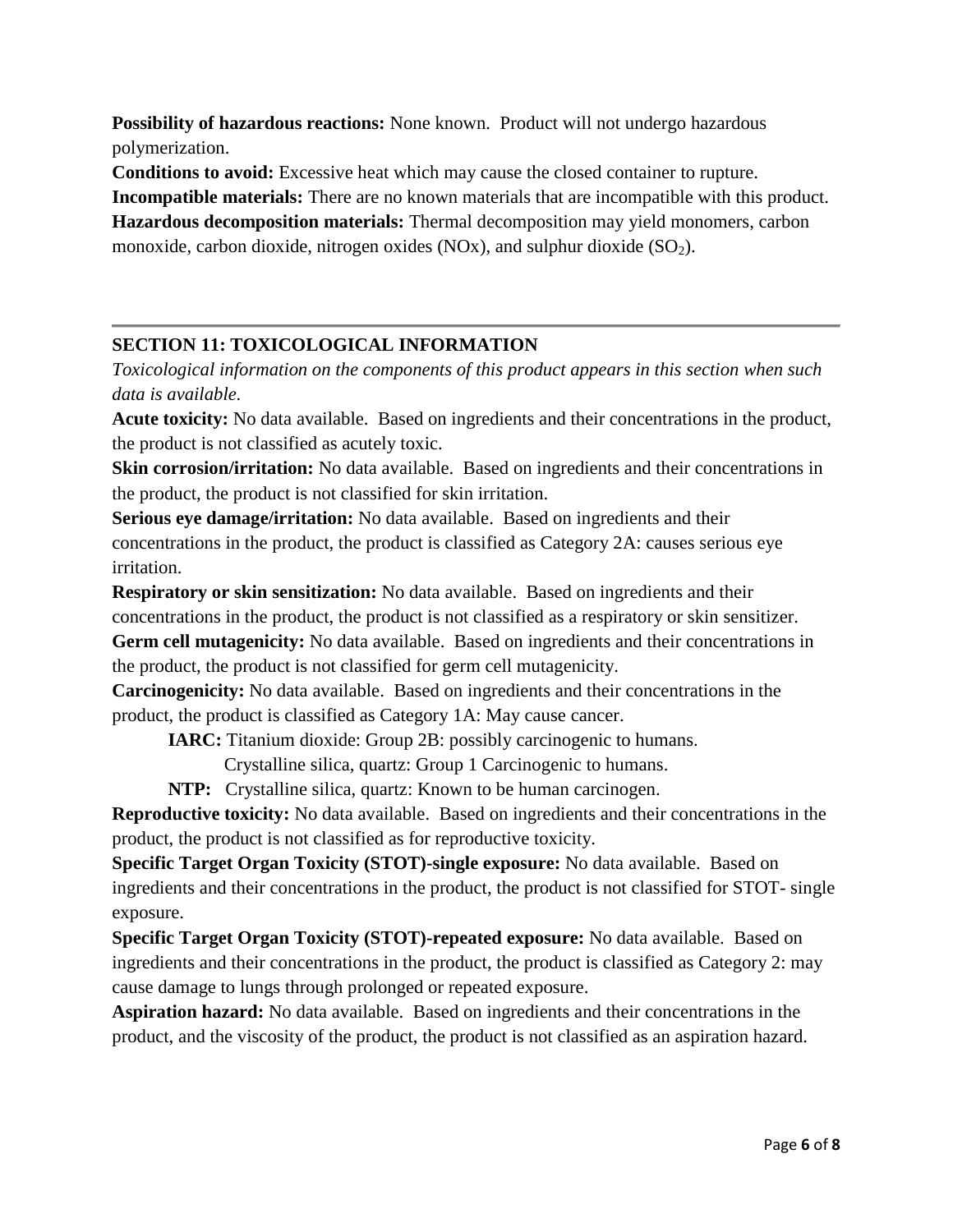## **Likely routes of exposure and effects of that exposure**

**Inhalation:** No data available.

**Ingestion:** No data available.

**Skin contact:** No data available.

**Eye contact:** No data available. Based on ingredients and their concentrations in the product, the product causes serious eye irritation.

**Additional information:** No data are available for this material. The information shown is based on the profiles of the ingredients and their concentrations in the product.

## **SECTION 12: ECOLOGICAL INFORMATION**

*Ecotoxicological information on this product or its components appears in this section when such data is available.*

**Toxicity:** No data available. **Persistence and degradability:** No data available. **Bioaccumulative potential:** No data available. **Mobility in soil:** No data available. **Other adverse effects:** No data available.

## **SECTION 13: DISPOSAL CONSIDERATIONS**

**Disposal methods**: DO NOT DUMP IN ANY SEWERS, ON THE GROUND, OR INTO ANY BODY OF WATER. All disposal practices must be in compliance with all Federal, State, and local laws and regulations. Wear proper protective equipment. See Section 8: Exposure controls/personal protection.

## **SECTION 14: TRANSPORT INFORMATION**

**DOT Classification:** Not classified **UN proper shipping name:** Not regulated **UN Code:** Not regulated.